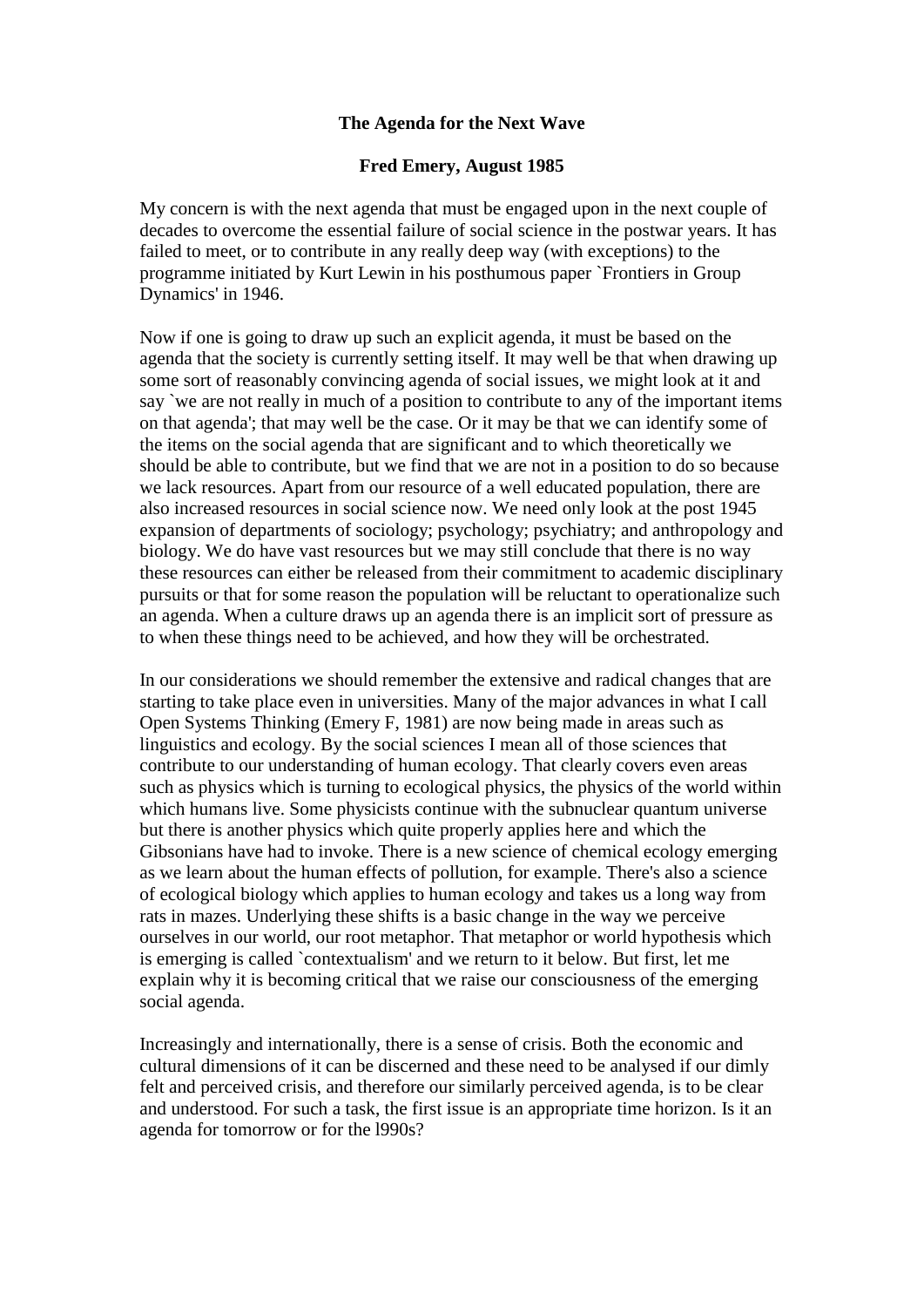It was only after 1970 that we detected the breakdown of our assumptions of assured economic growth. That has turned our attention to the fifty year Kondratiev economic cycles. They have been established empirically over the last two hundred years of industrial society. They are clear through all of the countries involved in the world economy (Emery F, 1978). It was also clear once that was established, that we needed to go back and examine the phases and the depth of these economic crises.

These phases of struggling out of the fifty year depressions were all characterized by a tremendous efflorescence of ideas and institutions built around ideas. Many of the ideas had in fact emerged before this period of efflorescence but people coming out of these depressions were confronted with challenges to the expectations they had had for the previous forty years or so, expectations which had guided the way they brought up a new generation of children. The ideas that were scattered around were treated almost as trivia before, as Schumacher's `small is beautiful' was treated as faddish for a while. As Karl Marx has said "there's a time when ideas become a material force in the way a society changes". I'm suggesting that these periods following the depths of the depressions are such times.

This current economic crisis is more serious than before because more nations have been brought tightly into the international economy with the growth of the transnationals. A `post industrial' society may emerge, but as we got further into the matter and tried to examine and identify what are the basic conditions for it in terms of infrastructure, social structure and social control, it became clear that some of those basic conditions were not present. We couldn't even see them on the horizon. Some of them were, but for the others, two or three out of the five, we could see no solution at all. A typical example is a power base. Pulling yourself out of these troughs always seemed to require the emergence and development of a new more broadly usable and cheaper source of power. We thought we had that with nuclear energy in the sixties and the early seventies but the bottom fell out of that; it was not a cheaper source of power. It was not going to do for this depression what gas had done for the one before and steam turbines had done for the one before that. But that just meant that a much higher probability had to be given to the possibility that we were dealing with an horizon which was not a fifty year one, but something more like a two hundred and fifty year horizon. In other words, a movement from an industrial based society to something radically different which is not just a straight line projection of growth in per capita GDP.

It then became clear that the challenges that were emerging were deeper than this type of structural change: they were, in fact, *cultural changes*. When we tied together the series of waves of beatniks, hippies, punks, etc. and the diffusion and internalization of many of the values of the l960s, we see this fundamental challenge to our traditional cultural assumptions (Emery F, 1978). I'm quite convinced in my own mind that what we are facing is in fact nothing less than a challenge to western civilisation itself. A challenge going back to the choice that was made when the intellectual achievements that Plato made in the latter stages of his life were overruled, turned under and buried by Aristotle's school in Alexandria. The social choice of that time set us on a path that gave us a basic pattern of civilisation and it is now that pattern which is under challenge.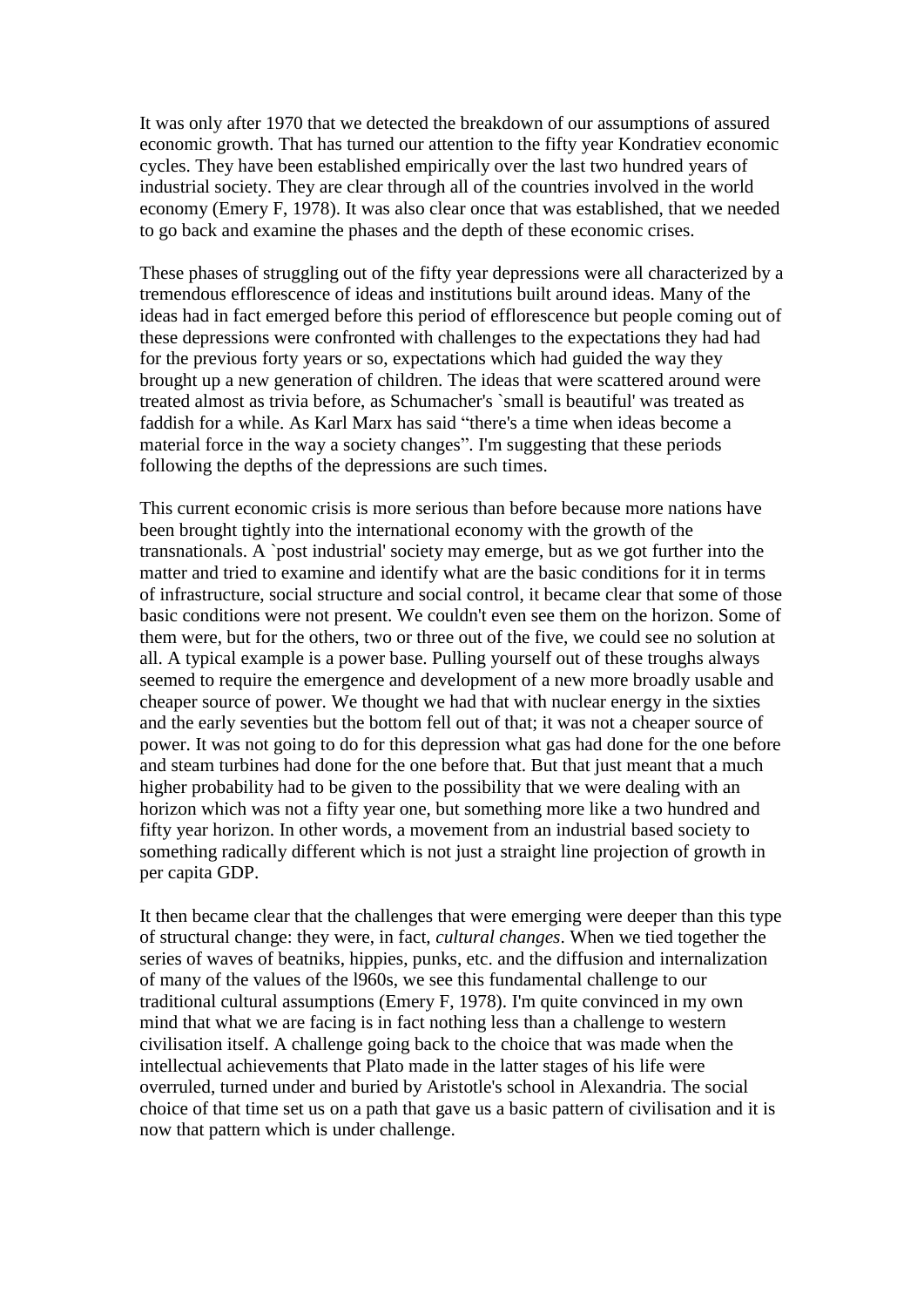Many of you would have read Stavrianos in his *Promise of the Coming Dark Age* (1976). He has suggested that the challenge might have gone back to the period of 5th century roughly, but I'm going further back because of what I think is involved in the philosophic formation of the foundations for our civilisation, prior to the Roman empire, not after.

This challenge has now to be taken seriously. The question had been raised by Nietzsche and others in the crisis at the end of the nineteenth century; it's been raised by Spengler and subsequently of course by Toynbee. The reason I think it is serious is twofold - that this is the only civilisation to our knowledge - and here I'm basing myself on Toynbee's massive study of all the known civilisations - which has ever based itself or claimed to base itself on what we call design principle two. All the other civilisations, those prior to the emergence of western civilisations and those coexistent with us such as China and Japan base themselves on the first design principle (Emery F, 1977).

The first, the usual design principle for getting stability in large civilisations, which comes with the emergence of urban areas and the network of mutual reciprocal relationships that are required to enable the urban centres to emerge, involves `redundancy of parts'. One of the ways you can get reliability in a system of unreliable parts is by building in `redundancy of parts' so if one part fails, another is there to take over. For example, the American shuttle has four computers working in parallel with a fifth on standby. As we see reflected in the price of labour and in the life expectancy of most people in design principle one countries, individuals are prepared for a specific function in life. Enough of them are prepared so that if someone drops dead or is kicked to death, there are still sufficient to get on with the job.

The alternative principle for getting reliability in a complex system is design principle two, building in a `redundancy of function'. You over educate all the people who are constituent parts of the society so if any one person fails to carry out a particular function during that time, then someone else has the additional functions at their disposal; the capabilities to help out.

If you design on principle one then it is essential that you have a control body, some other specialised group of people who will decide when a person is allocated to one part of the system or another. The parts can only do their own bit, they cannot, not knowing the other bits, decide whether and when they are moved around: the epitome is the assembly line. In other words, you need some hierarchy of control, `a dominant hierarchy' in such a society; there is necessarily a stratification of the worth of a life and an elitism.

In moving to the second design principle, theoretically all that is required is the multiple functioning parts, parts who are equipped to share a sufficient appreciation of the field within which they are mutually operating, and a sufficiently extensive but commonly known range of values to enable them to individually and collectively decide what ought to be done in certain circumstances. The second design principle should result, in large measure, in a self controlling society and not require a special control section; not require an elite or dominant hierarchy.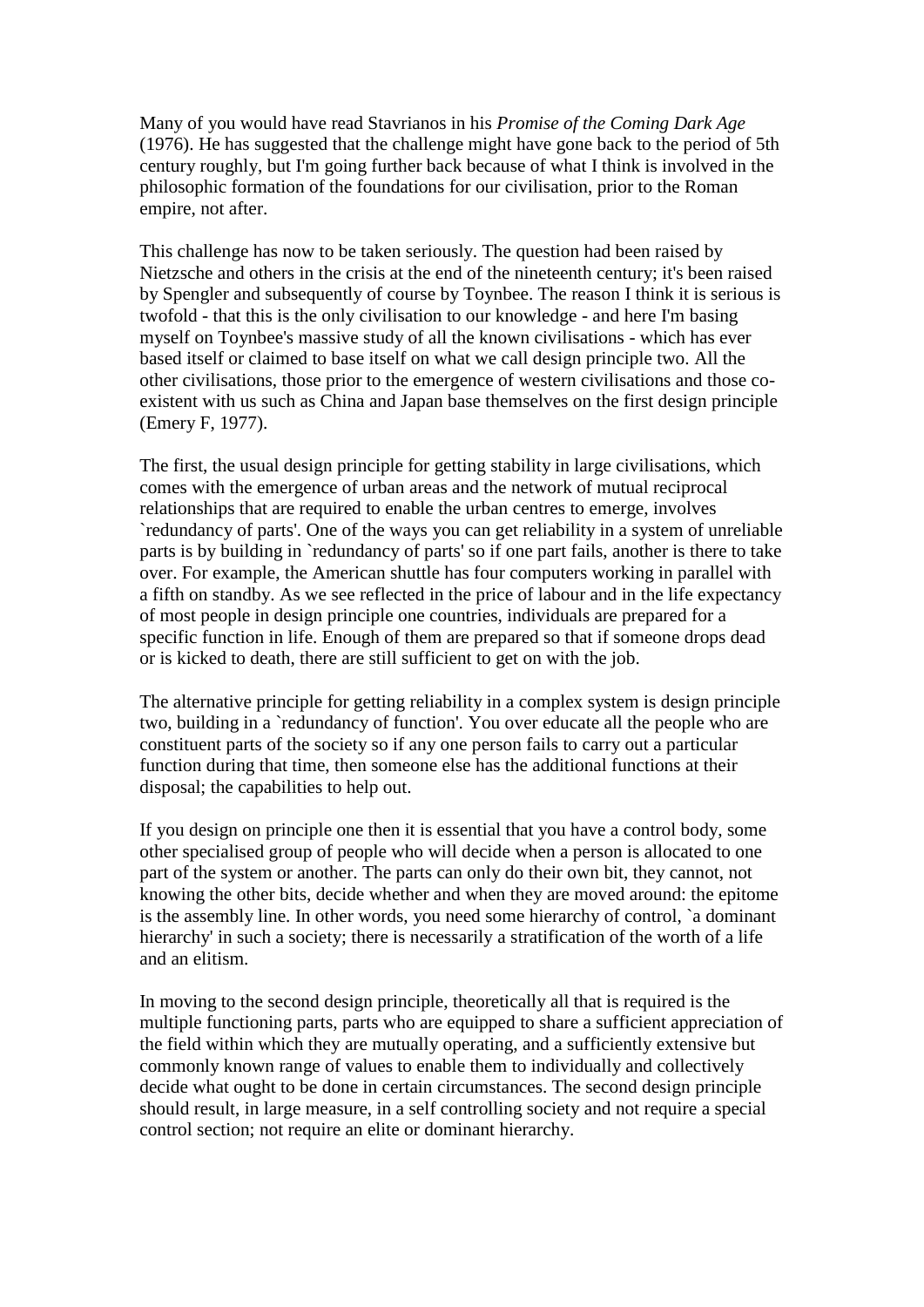Differentiation of functions, heterogeneity leads, in the first design, to increasing complexity of controls and an increasing diversion of the free energy in the system to the internal control function.

In the second design, differentiation of functions (increasing heterogeneity) leads to an enrichment of the qualities of the parts without either, (a) increased complexity of the control system or, (b) diversion of system energy to the control function.

The first point is, therefore, that western civilisation is the first and only civilisation that has attempted to establish a stable and reliable society, with extended interconnections maintained over time, on design principle 2: it is the odd man out and I think that that in itself suggests that you have to watch to see whether it's a going concern. The second is that our particular experiment in time, in western civilisation, has been inherently more unstable than any of the other civilisations that we know; inherently unstable, not just more subject to climatic change or disease because the civilisation that we've had has been built on a lie from the period between Plato and Aristotle. A choice was made there and the lie is pretty simple and straightforward. It is a civilisation dedicated to the notion of the second design and yet it is a civilisation which in practice says `there's no way all of you characters are going live within the second design. Because of the scarcity of resources it'll only be possible for key people to be in that act; the rest of you are going to have to put up with being redundant parts'.

Now we know that if we've got any situation where there are two system principles operating then we have dire trouble on our hands. That trouble was containable by us, despite our ups and downs until quite recently. While we have historically had instability, it did not prevent the second design principle providing the conditions for a culture which was tremendously more creative than was found in any civilisation built on design principle one. The only sort of thing that would motivate a civilisation built on design principle one to be creative in any significant sort of fashion, was warring against someone else. If you look at the history of technology, even through our western civilisation, you can see that war was still our major force.

The crisis we've lumbered ourselves with is that we did, by 1944, achieve a tremendous mobilisation of our productive forces on the basis of our technical knowledge. In 1944, while masses of our prime work force were in uniform wasting production, not producing, we managed to reach magnificent heights of production. We were producing more guns, tanks and planes than the admirals, generals and air force commodores were literally able to use. We were running short of willing people at the end of the European War and in the Pacific theatre but with a still vast surplus of production. From that point, there was never any question that the argument that scarcity of resources, the favourite argument of the Malthusians and the modern day economists was effectively dead right around the world. That did not prevent us reinforcing the existence of the gap between the `haves' and the `have-nots'. It did not lead to that gap collapsing straight away. It was still there as a primary threat because it was still possible to use the threat of warfare. It was still possible to use that argument to demand that people subordinate themselves to the interest of the nation in order to survive.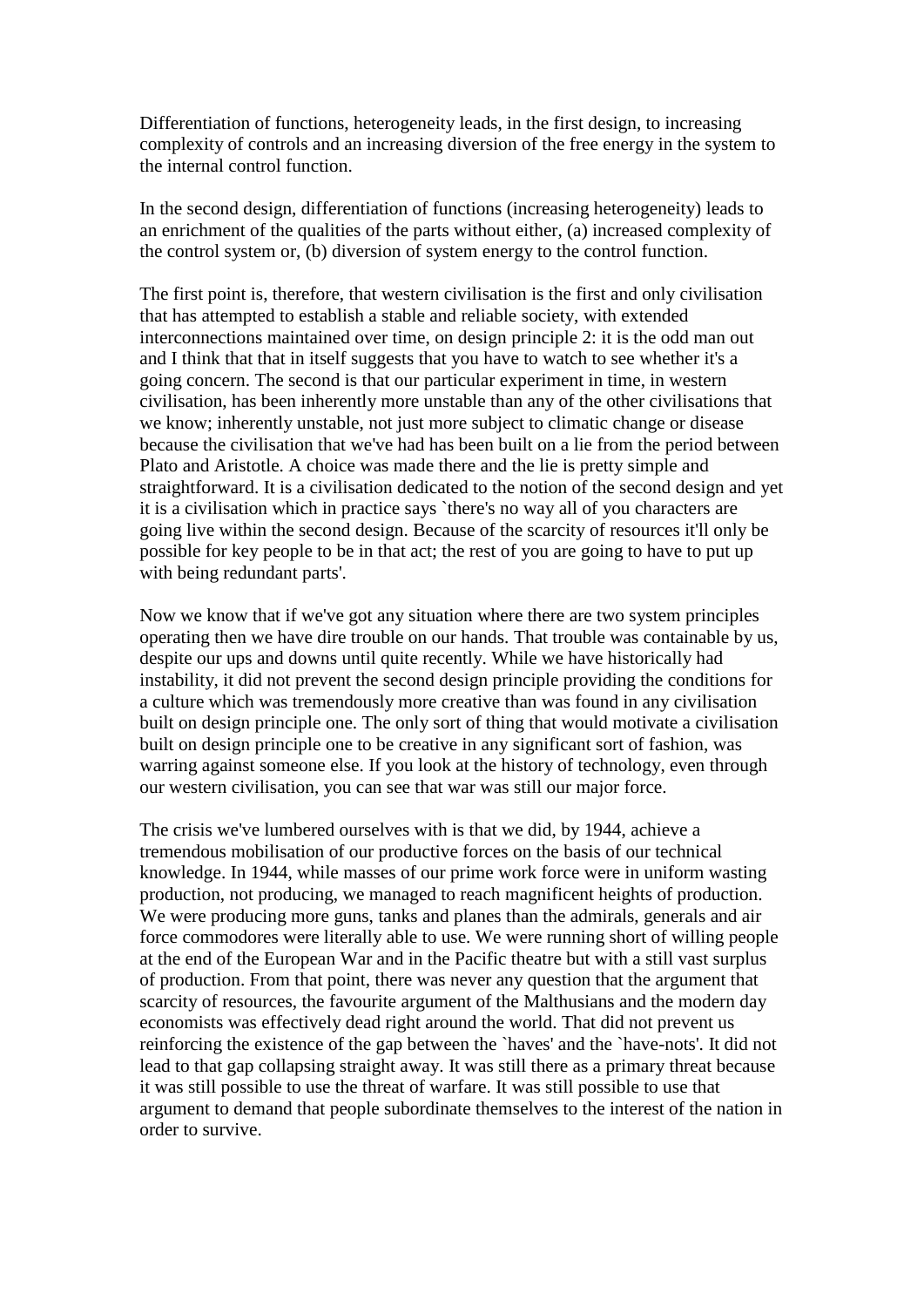But when warfare went from atomic bombs to thermonuclear devices, any such appeal to patriotism, love of god and country wasn't worth a brass razoo to the new generations coming up. There was little point in fighting for your country if there was no country left at the end of the fight. That pulled the last plug out on that which had held together western civilisation with this inherent contradiction.

The final straw landed when we found out that the civilisation most deeply rooted in and probably the best living representative of design principle one, Japan, was beating the pants off the Americans and Europeans. The belief in the sheer ability of our cultural model to meet the needs of its people better is therefore under tremendous threat. The challenges to our western civilisation are mounting. A further problem is coming up which will only intensify demands upon it, demands that either we get our act together or we will almost certainly make the choice to revert to design principle one, and that threat of reversion is not an idle one. [This further factor is the change in climate world wide - Ed.]

In 1917 we saw a major section of our western civilisation, with the same sort of double faced dedication to design principle two, switch over to design principle one and a few others joined it behind the iron curtain. Make no bones about this; the other side of the iron curtain is in fact a reversion to design principle one. We also saw it in Germany faced with the last fifty year crisis. That is a threat as long as we have both design principles in our civilisation, and it's becoming more real. So there is a degree of choice and a question of when we make our choices.

How do we handle that challenge? Well, that is also pretty clear. The first step in meeting the challenge clearly would have to be total commitment at all levels and at every point in society to establish design principle two as the ruling design principle, the system principle. It would have to apply in every sort of group activity which one can engage; international, national, state, regional, community or small informal group. Efforts should be made to move towards establishing design principle two consistently. That's not totally impossible. Engels and Max Weber in 1895, were both convinced that you could not unleash the resources of a large major modern enterprise of the sort that emerged through the l880s, without autocracy. We went along with that. Autocracy appeared to be the price we had to pay at work in order to live according to design principle two in other areas of our lives. Now in the past 20 odd years, action researchers coming out of the Lewinian post war tradition have shown that we can't manage and get the maximum benefit of the development of that technology without moving into design principle two. So what had looked like an impregnable area of autocracy has already been fundamentally flawed and undermined. If it can be done in places of paid employment, the practical lessons are that it can be done anywhere. One area I would never have thought it possible for these values and practices to infiltrate is the catholic church. But what happened? The catholic church blew itself apart with its Vatican Council and John XXIII. The current Pope (1985) appears to be encountering some resistance to his reinstatement of the more traditional lines.

Given the contradiction between those parts of our society that were based on design principle one and those in design principle two, we have had a pretty good run up till now. Still not enough to give us too much comfort unless we work to get more resources devoted to change. We have to have it clear in our minds what our target is: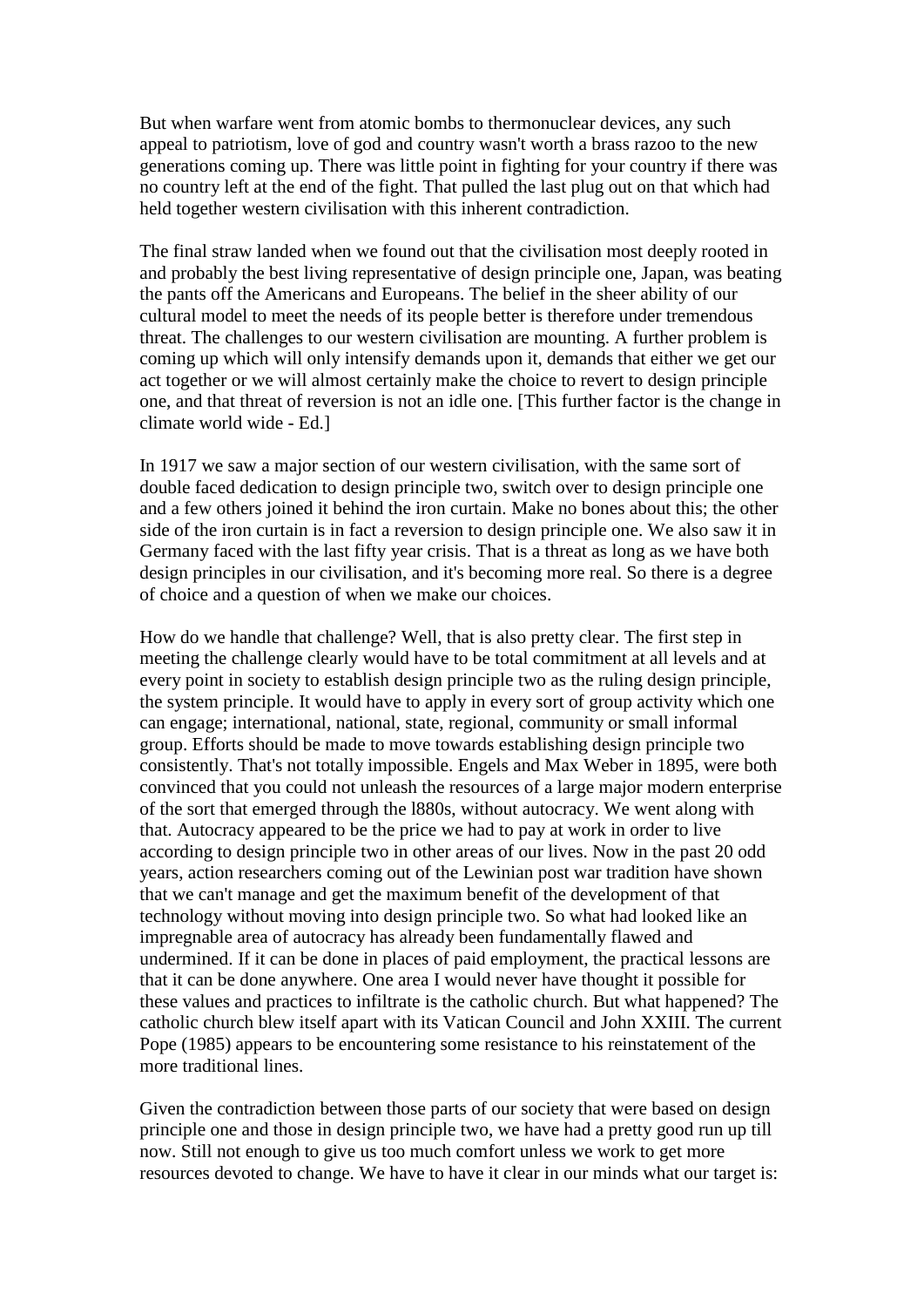we've got to get rid of design principle 1 wherever we find it, in the classroom, in the factory, in the voluntary organisation. Also, we're not going to achieve this at any real speed until people's minds (remembering that people's minds operate between them and other people and the social ecology within which they are operating) are given a chance to crystalize out the ideas and values that they are committed to. Bear in mind that the values which carry through because of that contradiction in western civilisation have been almost totally negative. In Christian society we have the Ten Commandments. Some of the Ten Commandments have come to be phrased in a positive form, but biblical theologians appear to agree that they were originally all in the form of `Thou shalt not...' (Harrelson, 1980). The idea appeared to be that if people were to hold to those negatives, then that would be sufficient orientation for them to keep a Christian civilisation.

This is hardly adequate and in as far as we have tried to move towards positive ideals, we've had the ideals of plenty, of good, of justice and of beauty. We left the economic machine to look after plenty and it's not doing a very good job of that in terms of distribution of the wealth that's been created, and it's certainly not doing any better today than in 1944. We left the ideal of good to the churches and that seems a good recipe for war. We left justice to the lawyers and the courts and we have seen similar sorts of results. In other words, we've assumed because of this contradiction that positive ideals are carried in and looked after by our institutions. With truth for example, we really believed in universities organising and running themselves in order to look after truth. They are supposed to be the guardians of truth. But we know perfectly well that if there is a challenge to the continued economic wealth of the universities, truth is not the first thing on their agenda. It is their survival. The way the universities acted immediately for the Nazis in 1934 is one example. It tells you about institutions. Now we've got to do better than that.

I have tried to formulate ideals which are appropriate to a culture based on design principle 2, not a mixed bag of principles. I've suggested such ideals were those of humanity, homonomy, nurturance and beauty (Emery F, 1977). They are those which ignore dominant hierarchies and apply across the whole human spectrum. As well, we require a different world hypothesis, from the Aristotelian, the Newtonian and Organicism. Organicism, just like Newtonianism and Aristotelianism, denied that people could have direct knowledge of the world around them. It promoted the belief that information has to be processed by special elite groups before it became meaningful knowledge. It's only with the emergence of the notion of *contextualism* that we've got a world hypothesis that starts from naive realist notions of direct perception and knowledge of the real world. It's the first world hypothesis of that type that we've had although it was and is the foundation of the so called primitive cultures of the hunters and gatherers. Contextualism was rejected when formulated by Pierce (1932) in the 1890s crisis, and again in the last crisis when Pepper (1942) formulated it explicitly as an alternative world hypothesis. It was then given some credence but as soon as we started to recover economically and the old powers got back, it was beaten down again. But it's coming up again.

You'll find contextualism around the fringes of all of the sciences, particularly in those dealing with child development, ecology and perception. This has to be our paradigm because it's the only one that's appropriate to what is happening culturally and in action research. It's the only paradigm based on an epistemology of realism. It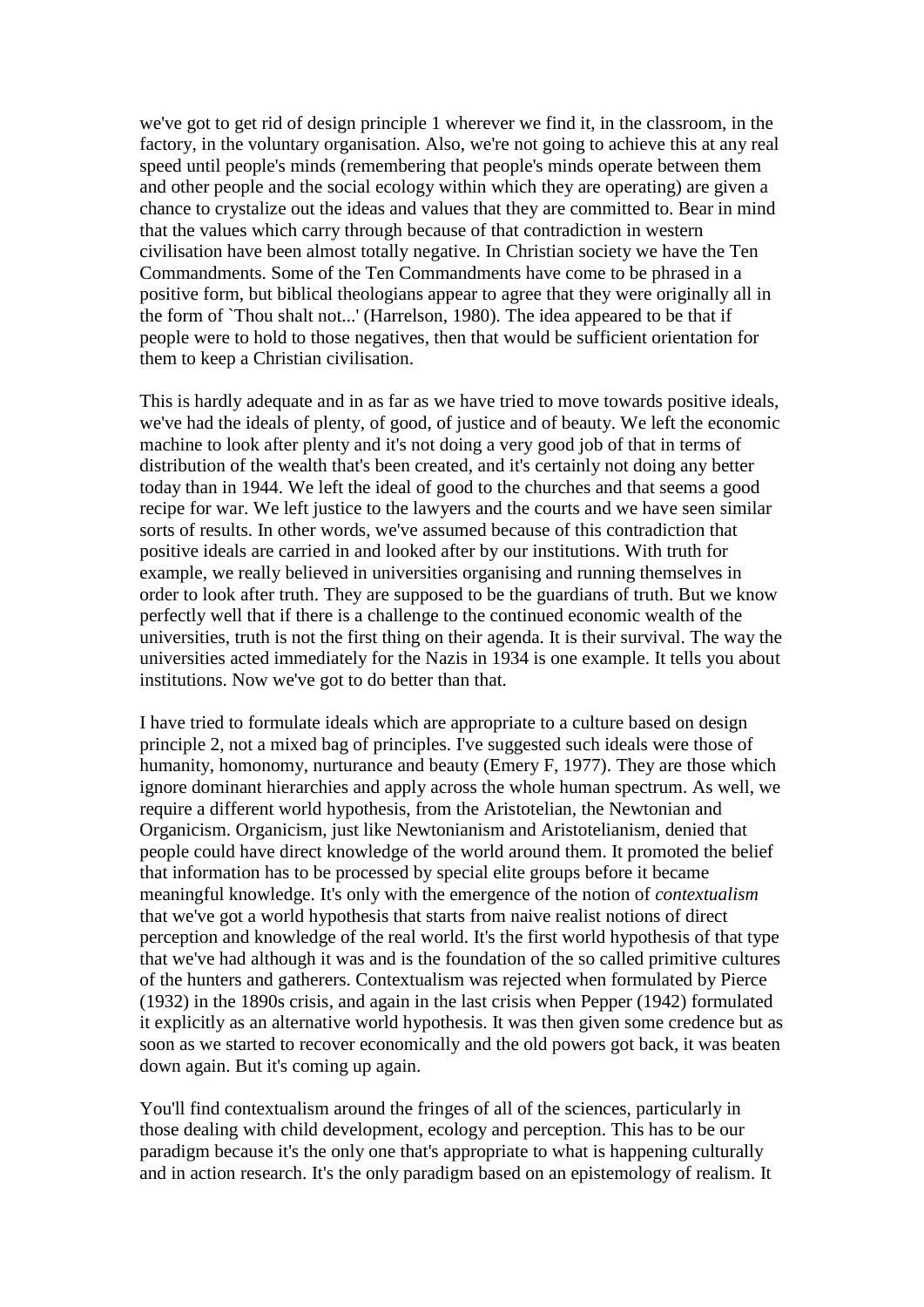is based on *common sense.* It's the only paradigm which has ever taken change as the reality from which we start, the others have all started from static substance as the real world. Contextualism starts from change in the emergence of quality and if we don't consciously work as action researchers within that, two things follow - we're not going to look at the world around us, the one containing the crisis we are confronting, and we're not going to be able to accumulate our findings, the results of our actions.

In making this case for the priority of educating for a change in design principle, I am of course, arguing for a shift from representative to participative democracy. This is but another way of presenting the major focus. What we've done in developing new educational methods, which we didn't realise at the time, is to work implicitly from those realistic contextualist assumptions. Search conferences would be ineffective unless these assumptions about perceptions and realism were correct. Search conferences, Participative Design Workshops and further development of matrix type organisations involve non dominant hierarchies. You may have a `hierarchy of functions' as some functions will need to be carried out at a regional or national level, or on a different time scale but that does not imply that we need `dominant hierarchies', where some have personal dominance over others as in the master servant relation.

Within the learning environments created by the `deep-slice' groups of the Participative Design workshops and the ground rules followed in the Search Conference and related methods, people can actually experience the conditions for effective democratic discourse and purposeful work. We've made some progress in designing and developing these methods so that both experiential and conceptual understanding of the alternatives is gained; but we've got a lot more to do.

One element in particular involves the status difference between spoken and written language which needs addressing and redressing. Spoken language is probably as old as humanity itself, but written is still an innovation which needs further evaluation. We are hard-wired to speak but not to read and write. It is possible to sustain an argument that the elevation of the written was not more than another highly successful ploy by the already successful to exploit their advantage in a stratified society. Continuous complaints about the destruction of the English language (as it was spoken and written by Chaucer, perhaps?) neglect the fact that any living language is precisely that, living and changing in direct correlation to the changing circumstances of the times.

Written language, text, has been used to keep the great unwashed in their place. Peirce's work has shown how treacherously the rulers can put down the `unlettered' people who use only their spoken language to communicate their reality. `If we can prevent them coming together and also believing that their conversations have validity, we can maintain control'. Perhaps the greatest power inhering in spoken language lies in its spontaneous generation of metaphors and these are most dangerous when they are immediate and apart. Far from the abstract form, people use day-to-day metaphors which are immediately recognizable and which they can also draw up as simple diagrams and/or other iconic forms of communication; e.g., the cartoon. Critical and rigorous distinctions can be made at this level and rather than the academic conclusion that these do not convey precise meaning, they show that people